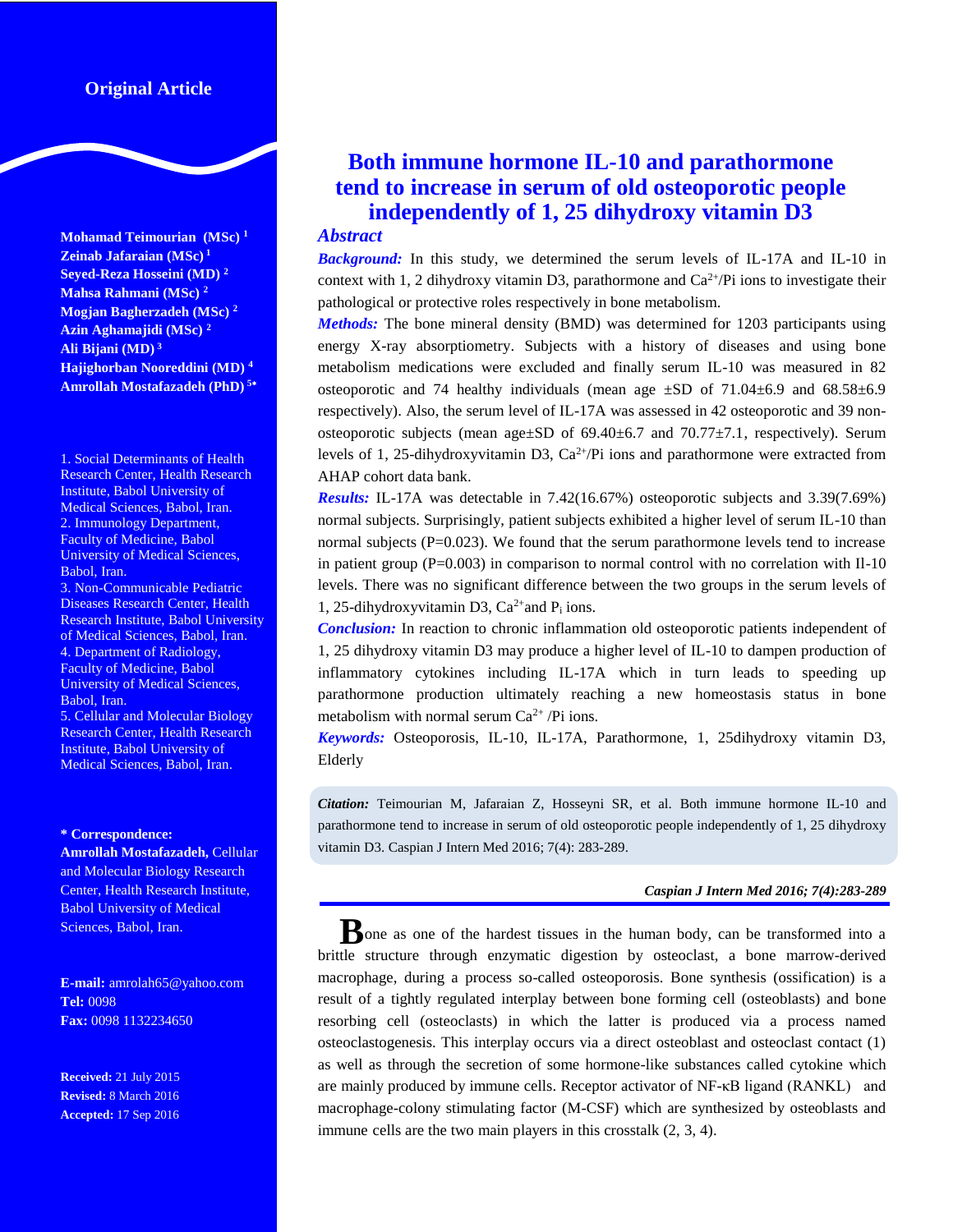Contrary to these cytokines, osteoprotegerin (OPG) as a decoy receptor and bone protector cytokine receptor binds with RANKL to inhibit receptor activator of NF-κB (RANK) activation which in turn results in the inhibition of osteoclastogenesis and bone resorption (2, 3). One important point that should be noticed here is that this crosstalk is a dynamic process in whole lifespan of human being. Moreover, it is an age and sex-dependent phenomenon. We well know that from early embryonic life (third month) to late adolescence (18-20 years old), the activity of osteoblast prevailed to osteoclastogenesis and after that time, the levels of bone formation and bone destruction reach to an equilibrium level which persists for almost a decade. Around the fourth decade of human life, this equilibrium shifts to outpace of osteoclastogenesis (bone destruction) over bone formation that in sequence results in a pre-osteoporosis status called osteopenia which ultimately progress to osteoporosis (4).

In an adult female, bone resorption will accelerate more than male due to estrogen deficiency which occurs naturally in postmenopausal women (4).

In addition, bone metabolism is greatly influenced by some environmental factors like sunlight, infections as well as some nutritional elements like vitamin D, phosphorous (Pi) / calcium  $(Ca^{2+})$  ions. Indeed many of calcium metabolism regulating hormones and cytokines, such as 1, 25 dihydroxy vitamin D3, parathormone( PTH), prostaglandin E2 (PGE2) and interleukin-11(IL-11) play a dual role in inhibiting OPG synthesis and increasing RANKL production (5, 6).

In contrast to these factors estrogen appears to downregulate the production of RANKL and consequently the RANKL-mediated osteoclastogenesis (5). Regardless, apart from this natural occurrence of negative bone turn over, osteoporosis can be observed in some inflammatory diseases such as inflammatory bowel disease (IBD) (7) and rheumatoid arthritis (8). Additionally, RANKL directly regulates the pro-inflammatory cytokines production in macrophages and consequently regulates the inflammatory and immune responses (9).

Indeed osteoporosis can be considered as an inflammatory disease. Thus, pro and anti-inflammatory cytokines appear to have pro and anti-osteoporotic activities, respectively. Accordingly, interleukin-17A is one of the most important proinflammatory cytokines which is produced by Th17 cells (10, 11). Although the involvement

of interleukin -17 (IL-17) in pathogenesis of osteoporosis has already been shown in different research levels such as ovariectomized mouse model, bone cells and genetic research, human-related studies about this subject are still few (12, 13).

On the other hand, as a pleiotropic immunomodulatory cytokine, interleukin-10(IL-10) can be considered as an osteoprotective protein .This cytokine also downregulates the IL-17 expression (14-16). Interestingly, the antiinflammatory and anti-aging protein, so-called alpha-klotho which is expressed by T-lymphocyte (17) and kidney (18) can upregulate the IL-10 expression in experimental model  $(19)$ .

Alpha-klotho protein can accelerate calcium absorption from kidney distal convoluted tubules and also is able to induce the parathormone secretion and through these mechanisms it plays an important role in  $Ca^{2+}/P_i$  homeostasis (18). Together it means that IL-10 may have an indirect role in  $Ca^{2+}/P_i$  homeostasis. In addition, there is some convincing evidence implicating an immunomodulatory role for another calciotropic agent i.e. 1, 25-dihydroxyvitamin D3 in different autoinflammatory diseases like experimental autoimmune encephalomyelitis, multiple sclerosis and rheumatoid arthritis via IL-10-IL-10 receptor signaling (20-23). Hence, determining the correlation between serum IL-10/IL-17 and vitamin D levels can be a useful achievement in understanding immunological aspects of osteoporosis as well as for its management especially in elderly people with vitamin D supplementation.

In the present study, we investigated the correlation between serum IL-17/ IL-10 concentrations and osteoporosis in context with1, 25-dihydroxyvitamin D3,  $Ca^{2+}/P_i$  ions and parathormone in old people who have already participated in the cohort project named Amirkola Health and Ageing Project(AHAP) cohort.

## **Methods**

The osteoporotic and normal control subjects of this study were selected from Amirkola Health and Ageing Project (AHAP) which was done from April 2011 to July 2012 in elderly people aged 60 years and above, residents of Amirkola city located in northern Iran near the Caspian Sea (24).

In total, 1616 older people participated in this project and the bone mineral density (BMD) of 1203 subjects has been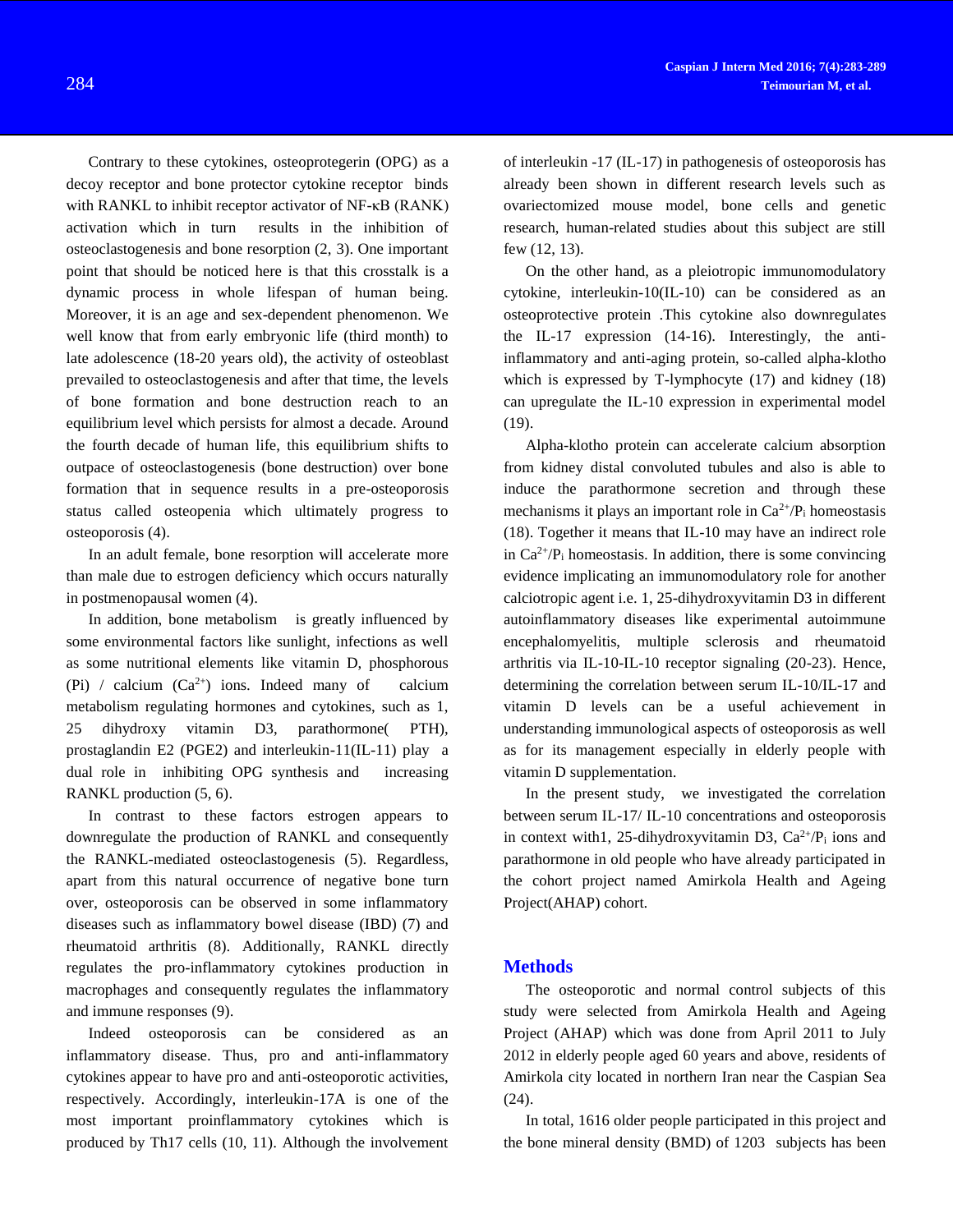measured by dual energy x-ray absorptiometry (DEXA scan) with Lexxos bone densitometer (Lexxos France) in femur neck and lumbar spine (L2-L4). According to the conventional World Health Organization (WHO) definition, the subjects with T-score≤-2.5 and T-score≥-1 were considered as the osteoporotic and normal individuals respectively (25).

Individuals with a history of diseases and using bone metabolism medications such as hyperthyroidism, hyperparathyroidism, diabetes mellitus, liver disease, renal disease, corticosteroids, anticonvulsants, heparin sodium were excluded from the study and finally, of the 585 subjects (266 females aged 60-89 and 319 males aged 60-89), 154 subjects were included in the present study as patient and control groups. Serum sample has been already prepared from these subjects and stored at -80 $\degree$ c until the day of experiment.

IL-10 was determined by sandwich enzyme linked immunosorbent assay (ELISA) *(Diacolone*, France and R &D, USA) in serum of 82 osteoporotic (45 females aged 60- 84 and 37 male aged 60-74) and 72 non-osteoporotic control subjects (26 female age range 60-84 and 46 male age range 60-86).

Besides, using Elisa kit (*Diacolone*, France) the serum level of IL-17A was measured in 42 osteoporotic (22 Females aged 60-80 and 20 males aged 60-84) and 39 nonosteoporotic people (19 females aged 60-80 and 20 males aged 62-86).

Serum levels of 1, 25-dihydroxyvitamin D3,  $Ca^{2+}/P_i$  ions, parathormone which have already been determined by routine biochemistry clinical laboratory methods were extracted from AHAP cohort data bank. We used the Kolmogorov-Smirnov test for normality of variables. Mann-Whitney U-test or t- test to compare the means of variables. Bivariate Pearson correlation was determined using SPSS software Version 21.

#### **Results**

To investigate the possible pathogenic role of IL-17A in osteoporosis, we determined the serum levels of this cytokine in osteoporotic and normal control groups. IL-17A was detectable only in 10 out of 81 (12.35%) of total serum specimens (prepared from 7 out of 42 (16.67%) in osteoporotic subjects versus 3 out of 39 (7.69%) in normal subjects. We obtained a proper standard curve with a good linearity according to kit instructions (fig 1). The low detection limit value of the kit was 2.3 pg/mL.



To draw this curve, we used 100 pg/mL of recombinant IL-17A which was supplied by the ELISA kit (Diacolone, France) as the top standard concentration and then it was serially diluted two fold in phosphate buffered saline (PBS) to obtain the concentration of 50, 25, 12.5, 6.25, 3.125, 0 pg/mL and dispensed in anti-human IL-17A coated ELISA palate as duplicated wells. After adding biotinylated antihuman IL-17A antibody and washing the streptavidine horse-radish peroxidase conjugate (HRP) enzyme were dispensed into the wells. After washing and adding substrate (H2o2+teteramethyl benzidine), theoptical density (OD) values were measured at 450 nm in an ELISA reader. The correlation between IL-17A concentrations and OD was obtained maximally (r=0.995).

To investigate the possible bone protective role of IL-10, we determined the serum level of this cytokine and compare it between the patient group and control group. As it can be seen in table 1, patient group surprisingly exhibited a higher level of serum IL-10 than normal group  $(P=0.023)$ .

To evaluate the bone metabolism in two groups, we compared the concentrations of two most important ions and two calciotropic hormones i.e.  $ca^{2+}$  and  $P_i$ , 1, 25dihydroxyvitamin D3 and parathormone, respectively in our study groups, likewise, we investigated the correlation between parameters and serum IL-10 levels in two groups. We found that serum parathormone levels tend to increase in

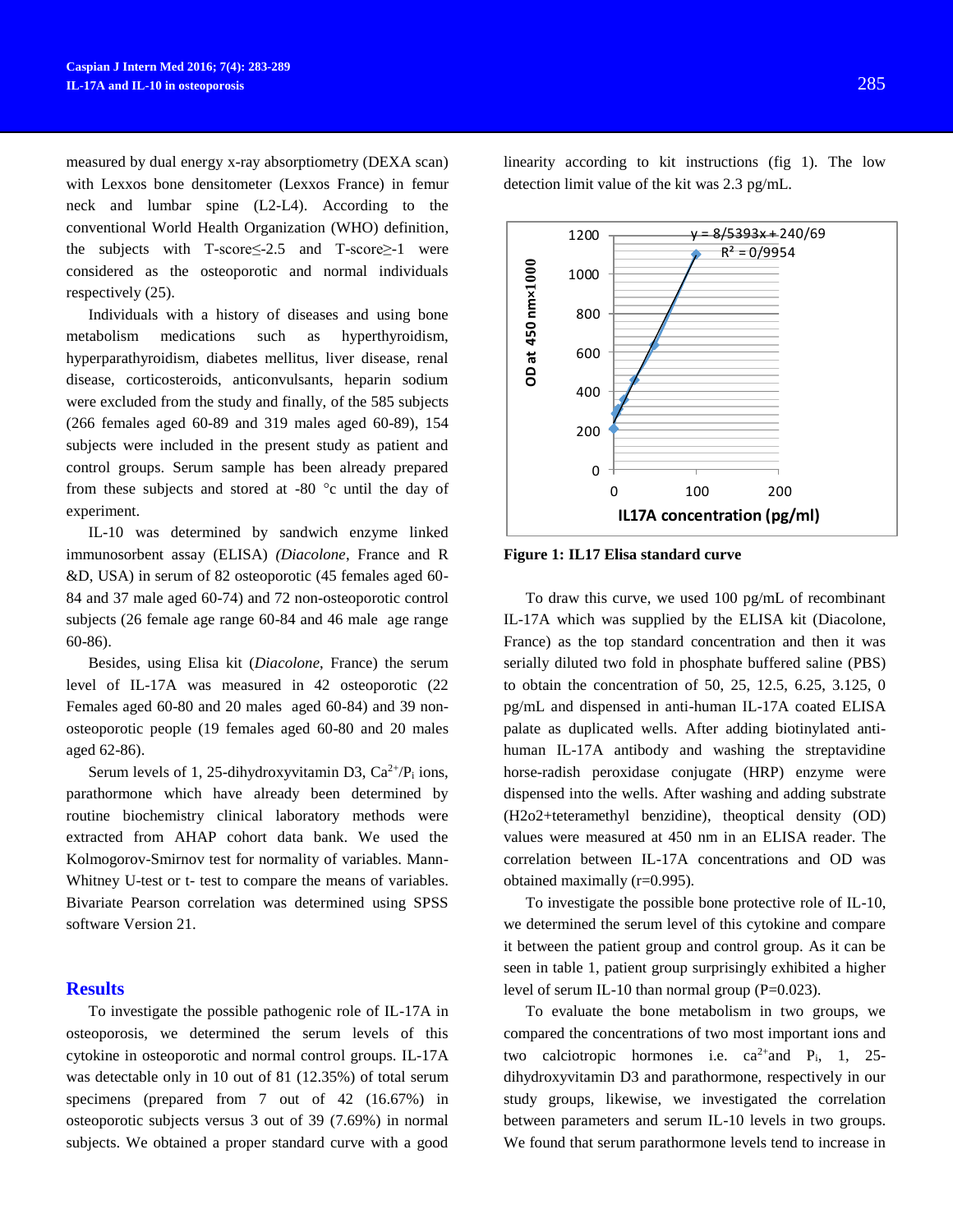patient group (P=0.064) in comparison to normal control group (table 1).

**Table 1: The demographic data, mean values, standard deviation of IL10, Ca2+, Pi, Vit-D and PTH in studied groups**

| <b>Variables</b>      | <b>Mean</b> ±SD        | <b>P-value</b> |
|-----------------------|------------------------|----------------|
| Age(year)             |                        | 0.910          |
| <b>Normal</b>         | $68.58 \pm 6.979$      |                |
| Osteoporosis          | 71.04±6.964            |                |
| Interleukin-10(pg/mL) |                        | 0.026          |
| <b>Normal</b>         | $0.584366 + 0.5711010$ |                |
| Osteoporosis          | 1.484458+3.3648311     |                |
| $Vit-D(I.U/mL)$       |                        | 0.314          |
| <b>Normal</b>         | 35.5246±32.24286       |                |
| Osteoporosis          | 29.3193±24.13768       |                |
| Ca(mg/dL)             |                        | 0.933          |
| <b>Normal</b>         | $9.3229 \pm 0.445$     |                |
| <b>Osteoporosis</b>   | 9.1928±0.44987         |                |
| Pi(mg/dL)             |                        | 0.142          |
| <b>Normal</b>         | $3.8643 \pm 0.46843$   |                |
| Osteoporosis          | 3.8916±0.55463         |                |
| PTH(pg/mL)            |                        | $0.064*$       |
| <b>Normal</b>         | $47.592 \pm 25.0266$   |                |
| Osteoporosis          | 56.301±37.8898         |                |

\*It reached to 0.003 when the sample size of osteoporotic and control subjects increased to whole numbers and when the osteopenic subjects (-2.5<T score<-1) were also included.

Engrossing this difference became more obvious (P=0.003) when we increased our sample size using the whole osteoporotic and non-osteoporotic subject's parathormone data extracted from AHAP data bank. (osteoporetic and osteopenic subjects; n=701 female/ male age range 60-89 and non-osteoporetic subject; n=332 female/ male age range 60-89). We were not able to find any statistically significant correlation between serum parathormone and IL-10 levels when we did Bivariate Pearson correlation test (figure 2). We also did not find any significant difference between the two groups in terms of serum levels of 1, 25-dihydroxyvitamin D3,  $ca^{2+}$  and  $P_i$  ions and there was no significant correlation between these parameters involved in bone homeostasis and serum IL-10 levels (figure 2).



**Figure 2: Investigation of correlation between serum IL10 ,VitD , Ca2+, Pi and PTH.** 

## **Discussion**

In the current study, we aimed to investigate the possible pathogenic role of IL-17A and IL-10 bone-protecting role in osteoporosis. Despite our initial assumption, we found that osteoporotic subjects exhibited a higher serum IL-10 concentration than the normal control. This finding is contrary to [Gür A](http://www.ncbi.nlm.nih.gov/pubmed/?term=G%C3%BCr%20A%5BAuthor%5D&cauthor=true&cauthor_uid=12215865) et al.'s study who reported the diminished IL-10 in serum of postmenopausal osteoporotic women (26). However, in the existing study, postmenopausal osteoporotic women were only about 55% of entire old osteoporotic subjects who participated in our IL-10 study. Furthermore, this finding is obviously opposite to a large number of animal studies which indicated the double role for IL-10, anti-osteoclastogenesis and pro- osteoblastogenesis in bone protection if we assumed a pathogenic role for this cytokine in osteoporosis (27-29). To the best of our knowledge, there is no report in the literature indicating an elevated level of IL-10 in osteoporotic old people. To interpret this new finding, we supposed that in compensation to chronic inflammation existed in osteoporosis subjects IL-10 synthesizing increased.

It seems to be logical, that since 55% of serum which we used for IL-10 study prepared from postmenopausal women with mean age 68.5 years and 45 % of studied sera belonged to men with almost the same age. If we assume that the women who participated in our study reached menopausal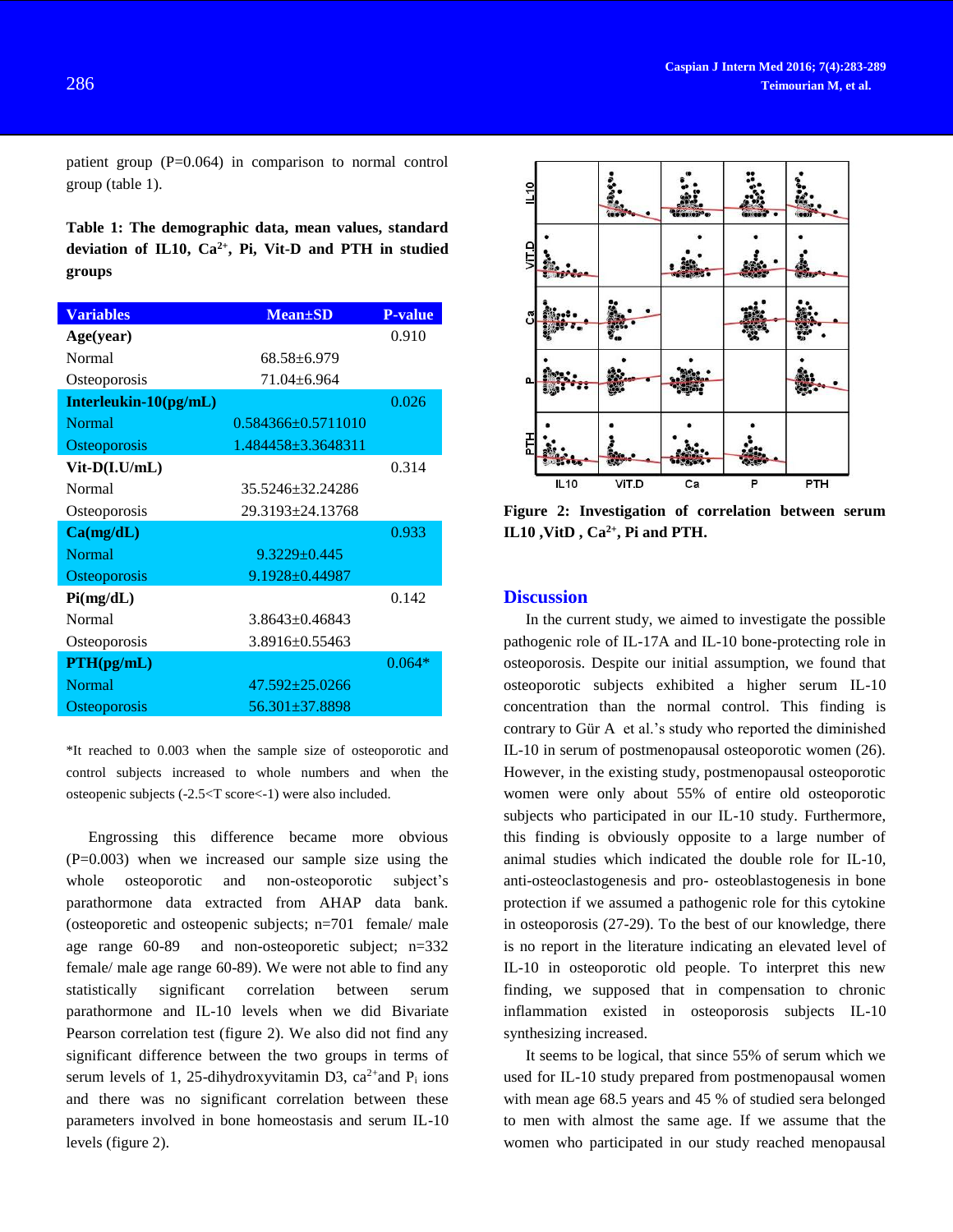status when they were 45-50 years old, their postmenopausal duration was between 15-20 years when the serum specimen was taken from them. We know that the maximum change in bone metabolism occurs 5-10 years after menopause (4), possibly after this time through an unknown mechanism probably via alternative RANKL-NFKB signaling pathways IL-10 expression has increased. In male subjects, the course of bone destruction is almost the same, albeit with less intensity due to a progressive decline in sex steroid hormone levels (4).

To evaluate this hypothesis, we need further studies with a special design to cover a proper window period between premenopausal and postmenopausal period in women and as a control group almost the same period of time in men. There is some evidence in consistent with this hypothesis. [Percegoni N](http://www.ncbi.nlm.nih.gov/pubmed/?term=Percegoni%20N%5BAuthor%5D&cauthor=true&cauthor_uid=18841529) et al. reported that serum IL-10 increasing rate in ovarietomized rats is slower than the inflammatory cytokine IL-1β (30).

[Lawrence T](http://www.ncbi.nlm.nih.gov/pubmed/?term=Lawrence%20T%5BAuthor%5D&cauthor=true&cauthor_uid=20457564) explained the RANKL ability to activate the nuclear factor-kappa B through alternative pathway leading to inhibition of inflammatory response by modulating the expression of anti-inflammatory cytokines such as IL-10 (31). We also found that the levels of one of the most important hormone in bone metabolism namely parathormone increased in osteoporotic patients in comparison to normal control, whereas the  $Ca^{2+}$  and  $P_i$  levels were almost the same in two groups. [Cerdà D](http://www.ncbi.nlm.nih.gov/pubmed/?term=Cerd%C3%A0%20D%5BAuthor%5D&cauthor=true&cauthor_uid=21596374) et al.'s study confirms this finding. They also found an elevated level (>65pg/ml) of parathormone in postmenopausal osteoporotic women with no significant difference in  $Ca^{2+}$  and 1, 25dihydroxyvitamin D3 concentrations (32).

In a population-based study by [Cheng SP](http://www.ncbi.nlm.nih.gov/pubmed/?term=Cheng%20SP%5BAuthor%5D&cauthor=true&cauthor_uid=24782595) et al. showed an age dependent increase in serum parathormone levels in adult (33). In spite of that, in the ongoing study the osteoporotic subjects exhibited a lower level of another important factor in bone turnover namely, 1, 25 dihydroxyvitamin D3 in comparison to normal group, yet, this difference was not statistically significant. PTH stimulates the osteoblast and liver cell to produce the inflammatory cytokine IL-6 which one after the other plays an important role in bone resorption by activating osteoclastogenesis (34).

Besides this role, this cytokine is one of the most important cytokines in differentiation of naïve Th to Th17 cells (35). We did not investigate the inflammatory marker such as C - reactive protein (CRP) as well as serum IL-6, but

our unpublished data showed the osteoporotic subjects had a slightly higher neutrophil: lymphocyte ratio wherein this ratio is considered as one of the inflammatory markers. It implicates a higher inflammatory status in these subjects. On top of that, in an attempt to investigate the pathogenic role of IL-17A in osteoporosis, although more than 87 % of subjects did not have a remarkable levels of IL-17A in their blood (the low detection limit of the kit was less than 2.3 pg/ml) the number of osteoporotic subjects with detectable level of serum IL-17A was greater than the normal control (7.42(16.67%) versus 3.39(7.69%)). To interpret this undetectable level of this cytokine in majority of cases with osteoporosis, we assumed that we did the sampling from these subjects when the production of this cytokine was downregulated due to passing of a long time from peak of osteoporotic event at least in women. For the definite verification about the IL-17A result, we need high sensitive ELISA kit (less than 1-2 pg/mL) to determine the serum level of IL-17A. We did not find any correlation between serum IL-10 levels and neither parathormone nor vitamin D3 and  $Ca2+/P<sub>i</sub>$ . This finding is not able to confirm the immunomodulatory role of vitamin D3 via upregulating IL-10 production.

To interpret the observed higher levels of serum IL-10 in osteoporotic old people, we have to determine the T regulatory (T-reg) activity in these subjects. This cell is one of the most important cells in IL-10 production. There is some emerging evidence indicating that some types of T-reg cell specifically naturally occurring Tregs increase in elderly (36).

Alternatively, klotho (anti-aging hormone) is a protein which is produced by both CD4+ T-cell and kidney tubules that can stimulate both IL-10 and parathormone production. We suggest determining the correlation between IL-10 and klotho in osteoporotic old patients in other studies.

Taken together, the data generated by this study indicated that in response to chronic inflammation which exists in old osteoporotic individuals, the production of IL-10 as a major anti-inflammatory cytokine is independent of vitamin D3 that increased by slowing down bone destruction process resulting in a new bone homeostasis in old people. Additionally, serum parathormone level increased independently of IL-10, vitamin D, and  $Ca2+/P_i$  levels in these subjects. Although the percentage of IL-17A positive individuals was higher in osteoporotic old people the serum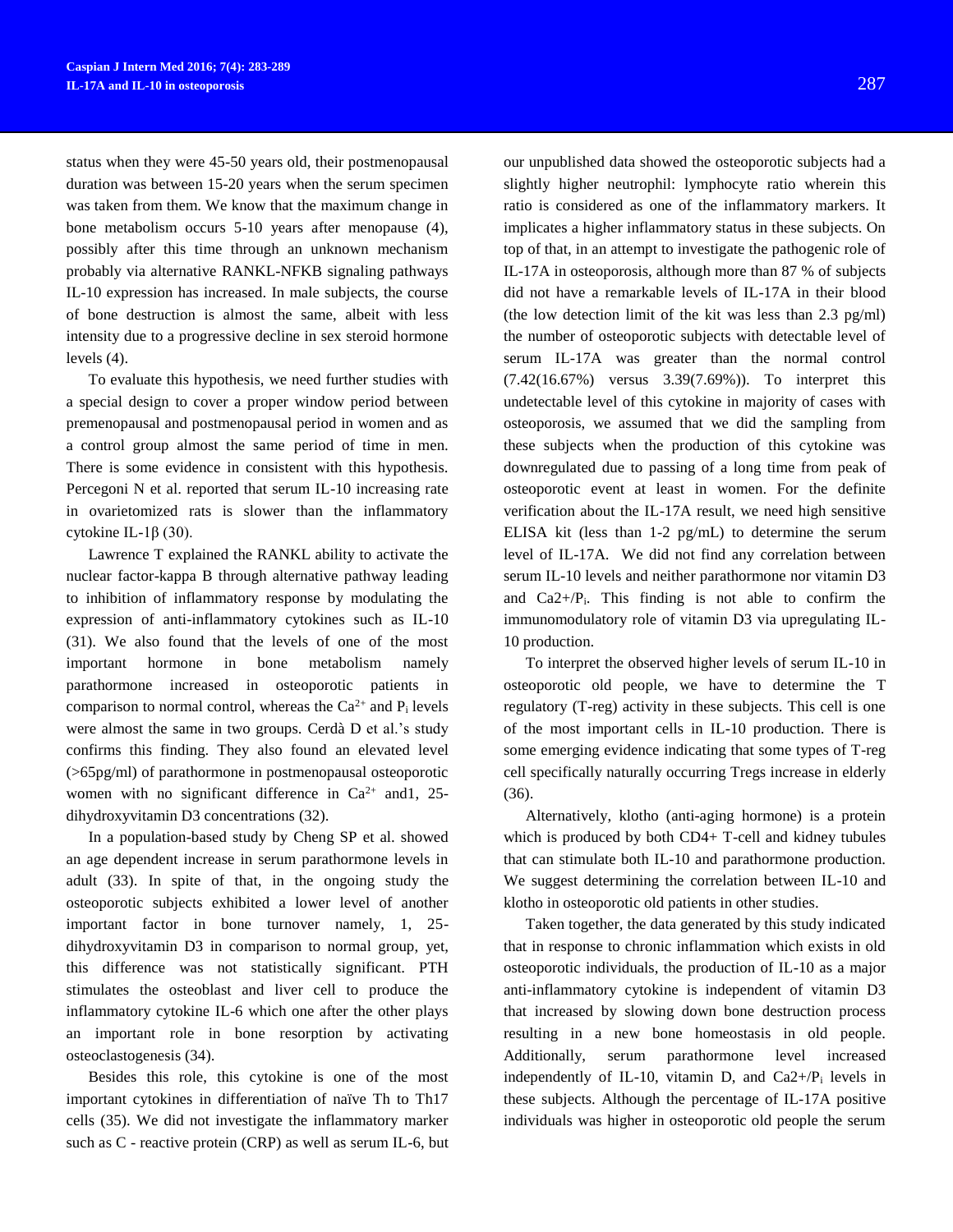levels of this cytokine was not remarkable among the majority of old people.

## **Acknowledgments**

Special thanks to Dr. S. Hosseini for his great assistance and efficient performance for the well-organized and enriched data bank of the AHAP.

**Funding:** Financial support of this research project was grant by Research and Technology vice-chancellery of Babol University of Medical Sciences.

**Conflict of Interest:** There is no conflict to be disclosed.

#### **References**

- 1. [Jimi E,](http://www.ncbi.nlm.nih.gov/pubmed/?term=Jimi%20E%5BAuthor%5D&cauthor=true&cauthor_uid=8612568) [Nakamura I,](http://www.ncbi.nlm.nih.gov/pubmed/?term=Nakamura%20I%5BAuthor%5D&cauthor=true&cauthor_uid=8612568) [Amano H,](http://www.ncbi.nlm.nih.gov/pubmed/?term=Amano%20H%5BAuthor%5D&cauthor=true&cauthor_uid=8612568) et al. Osteoclast function is activated by osteoblastic cells through a mechanism involving cell-to-cell contact. [Endocrinology](http://www.ncbi.nlm.nih.gov/pubmed/8612568) 1996; 137: 2187-90.
- 2. [Kansara M,](http://www.ncbi.nlm.nih.gov/pubmed/?term=Kansara%20M%5BAuthor%5D&cauthor=true&cauthor_uid=25319867) [Teng MW,](http://www.ncbi.nlm.nih.gov/pubmed/?term=Teng%20MW%5BAuthor%5D&cauthor=true&cauthor_uid=25319867) [Smyth MJ,](http://www.ncbi.nlm.nih.gov/pubmed/?term=Smyth%20MJ%5BAuthor%5D&cauthor=true&cauthor_uid=25319867) [Thomas DM.](http://www.ncbi.nlm.nih.gov/pubmed/?term=Thomas%20DM%5BAuthor%5D&cauthor=true&cauthor_uid=25319867) Translational biology of osteosarcoma. [Nat Rev Cancer](http://www.ncbi.nlm.nih.gov/pubmed/?term=Maya+Kansara%2C%09+Michele+W.+Teng%2C%09+Mark+J.+Smyth%09+%26+David+M.+Thomas) 2014; 14: 722-35.
- 3. [Bengtsson AK,](http://www.ncbi.nlm.nih.gov/pubmed/?term=Bengtsson%20AK%5BAuthor%5D&cauthor=true&cauthor_uid=12498383) [Ryan EJ.](http://www.ncbi.nlm.nih.gov/pubmed/?term=Ryan%20EJ%5BAuthor%5D&cauthor=true&cauthor_uid=12498383) Immune function of the decoy receptor osteoprotegerin. [Crit Rev Immunol](http://www.ncbi.nlm.nih.gov/pubmed/?term=Crit+Rev+Immunol.+2002%3B22%283%29%3A201-15.+Immune+function+of+the+decoy+receptor+osteoprotegerin.) 2002; 22: 201-15.
- 4. [Weitzmann](http://www.ncbi.nlm.nih.gov/pubmed/?term=Weitzmann%20MN%5Bauth%5D) MN. The Role of Inflammatory Cytokines, the RANKL/OPG Axis, and the Immunoskeletal Interface in Physiological Bone Turnover and Osteoporosis. Scientifica (Cairo) 2013; 2013: 125705.
- 5. [Aubin JE,](http://www.ncbi.nlm.nih.gov/pubmed/?term=Aubin%20JE%5BAuthor%5D&cauthor=true&cauthor_uid=11193242) [Bonnelye E.](http://www.ncbi.nlm.nih.gov/pubmed/?term=Bonnelye%20E%5BAuthor%5D&cauthor=true&cauthor_uid=11193242) Osteoprotegerin and its ligand: a new paradigm for regulation of osteoclastogenesis and bone resorption. [Osteoporos Int](http://www.ncbi.nlm.nih.gov/pubmed/11193242) 2000; 11: 905-13.
- 6. [Udagawa N,](http://www.ncbi.nlm.nih.gov/pubmed/?term=Udagawa%20N%5BAuthor%5D&cauthor=true&cauthor_uid=10574571) [Takahashi N,](http://www.ncbi.nlm.nih.gov/pubmed/?term=Takahashi%20N%5BAuthor%5D&cauthor=true&cauthor_uid=10574571) [Jimi E,](http://www.ncbi.nlm.nih.gov/pubmed/?term=Jimi%20E%5BAuthor%5D&cauthor=true&cauthor_uid=10574571) et al. Osteoblasts/stromal cells stimulate osteoclast activation through expression of osteoclast differentiation factor/RANKL but not macrophage colony-stimulating factor: receptor activator of NF-kappa B ligand. [Bone](http://www.ncbi.nlm.nih.gov/pubmed/10574571) 1999; 25: 517-23.
- 7. [Tilg H,](http://www.ncbi.nlm.nih.gov/pubmed/?term=Tilg%20H%5BAuthor%5D&cauthor=true&cauthor_uid=18408105) [Moschen AR,](http://www.ncbi.nlm.nih.gov/pubmed/?term=Moschen%20AR%5BAuthor%5D&cauthor=true&cauthor_uid=18408105) [Kaser A,](http://www.ncbi.nlm.nih.gov/pubmed/?term=Kaser%20A%5BAuthor%5D&cauthor=true&cauthor_uid=18408105) [Pines A,](http://www.ncbi.nlm.nih.gov/pubmed/?term=Pines%20A%5BAuthor%5D&cauthor=true&cauthor_uid=18408105) [Dotan I.](http://www.ncbi.nlm.nih.gov/pubmed/?term=Dotan%20I%5BAuthor%5D&cauthor=true&cauthor_uid=18408105) Gut, inflammation and osteoporosis: basic and clinical concepts[. Gut](http://www.ncbi.nlm.nih.gov/pubmed/?term=Gut%2C+inflammation+and+osteoporosis%3A+basic+and+clinical+concepts.) 2008; 57: 684-94.
- 8. [Rifas L,](http://www.ncbi.nlm.nih.gov/pubmed/?term=Rifas%20L%5BAuthor%5D&cauthor=true&cauthor_uid=12687541) [Arackal S.](http://www.ncbi.nlm.nih.gov/pubmed/?term=Arackal%20S%5BAuthor%5D&cauthor=true&cauthor_uid=12687541) T cells regulate the expression of matrix metalloproteinase in human osteoblasts via a dual mitogen-activated protein kinase mechanism. [Arthritis](http://www.ncbi.nlm.nih.gov/pubmed/?term=%E2%80%A2%09T+cells+regulate+the+expression+of+matrix+metalloproteinase+in+human+osteoblasts+via+a+dual+mitogen-activated+protein+kinase+mechanism.)  [Rheum](http://www.ncbi.nlm.nih.gov/pubmed/?term=%E2%80%A2%09T+cells+regulate+the+expression+of+matrix+metalloproteinase+in+human+osteoblasts+via+a+dual+mitogen-activated+protein+kinase+mechanism.) 2003; 48: 993-1001.
- 9. [Shimamura M,](http://www.ncbi.nlm.nih.gov/pubmed/?term=Shimamura%20M%5BAuthor%5D&cauthor=true&cauthor_uid=24847069) [Nakagami H,](http://www.ncbi.nlm.nih.gov/pubmed/?term=Nakagami%20H%5BAuthor%5D&cauthor=true&cauthor_uid=24847069) [Osako MK,](http://www.ncbi.nlm.nih.gov/pubmed/?term=Osako%20MK%5BAuthor%5D&cauthor=true&cauthor_uid=24847069) et al. OPG/RANKL/RANK axis is a critical inflammatory signaling system in ischemic brain in mice. [Proc Natl](http://www.ncbi.nlm.nih.gov/pubmed/?term=OPG%2FRANKL%2FRANK+axis+is+a+critical+inflammatory+signaling+system+in+ischemic+brain+in+mice)  [Acad Sci U S A](http://www.ncbi.nlm.nih.gov/pubmed/?term=OPG%2FRANKL%2FRANK+axis+is+a+critical+inflammatory+signaling+system+in+ischemic+brain+in+mice) 2014; 111: 8191-6.
- 10. [Krstic J,](http://www.ncbi.nlm.nih.gov/pubmed/?term=Krstic%20J%5BAuthor%5D&cauthor=true&cauthor_uid=25990083) [Obradovic H,](http://www.ncbi.nlm.nih.gov/pubmed/?term=Obradovic%20H%5BAuthor%5D&cauthor=true&cauthor_uid=25990083) [Kukolj T,](http://www.ncbi.nlm.nih.gov/pubmed/?term=Kukolj%20T%5BAuthor%5D&cauthor=true&cauthor_uid=25990083) et al. An overview of Interleukin-17A and Interleukin-17 receptor A structure, interaction and signaling. [Protein Pept Lett](http://www.ncbi.nlm.nih.gov/pubmed/25990083) 2015; 22: 570-8.
- 11. [Ouyang W,](http://www.ncbi.nlm.nih.gov/pubmed/?term=Ouyang%20W%5BAuthor%5D&cauthor=true&cauthor_uid=18400188) [Kolls JK,](http://www.ncbi.nlm.nih.gov/pubmed/?term=Kolls%20JK%5BAuthor%5D&cauthor=true&cauthor_uid=18400188) [Zheng Y.](http://www.ncbi.nlm.nih.gov/pubmed/?term=Zheng%20Y%5BAuthor%5D&cauthor=true&cauthor_uid=18400188) The biological functions of T helper 17 cell effector cytokines in inflammation. [Immunity](http://www.ncbi.nlm.nih.gov/pubmed/18400188) 2008; 28: 454-67.
- 12. [Zhang J,](http://www.ncbi.nlm.nih.gov/pubmed/?term=Zhang%20J%5BAuthor%5D&cauthor=true&cauthor_uid=25384921) [Fu Q,](http://www.ncbi.nlm.nih.gov/pubmed/?term=Fu%20Q%5BAuthor%5D&cauthor=true&cauthor_uid=25384921) [Ren Z,](http://www.ncbi.nlm.nih.gov/pubmed/?term=Ren%20Z%5BAuthor%5D&cauthor=true&cauthor_uid=25384921) et al. Changes of serum cytokinesrelated Th1/Th2/Th17 concentration in patients with postmenopausal osteoporosis. [Gynecol Endocrinol](http://www.ncbi.nlm.nih.gov/pubmed/25384921) 2015; 31: 183-90.
- 13. Boroń D, Agnieszka SM, Daniel K, Anna B, Adam K. Polymorphism of interleukin-17 and its relation to mineral density of bones in perimenopausal women. Eur J Med Res 2014; 19: 69.
- 14. [Hirayama S,](http://www.ncbi.nlm.nih.gov/pubmed/?term=Hirayama%20S%5BAuthor%5D&cauthor=true&cauthor_uid=23601206) [Sato M,](http://www.ncbi.nlm.nih.gov/pubmed/?term=Sato%20M%5BAuthor%5D&cauthor=true&cauthor_uid=23601206) [Loisel-Meyer S,](http://www.ncbi.nlm.nih.gov/pubmed/?term=Loisel-Meyer%20S%5BAuthor%5D&cauthor=true&cauthor_uid=23601206) et al. Lentivirus IL-10 gene therapy down-regulates IL-17 and attenuates mouse orthotopic lung allograft rejection. [Am J](http://www.ncbi.nlm.nih.gov/pubmed/23601206)  [Transplant](http://www.ncbi.nlm.nih.gov/pubmed/23601206) 2013; 13: 1586-93.
- 15. [Heo YJ,](http://www.ncbi.nlm.nih.gov/pubmed/?term=Heo%20YJ%5BAuthor%5D&cauthor=true&cauthor_uid=19895848) [Joo YB,](http://www.ncbi.nlm.nih.gov/pubmed/?term=Joo%20YB%5BAuthor%5D&cauthor=true&cauthor_uid=19895848) [Oh HJ,](http://www.ncbi.nlm.nih.gov/pubmed/?term=Oh%20HJ%5BAuthor%5D&cauthor=true&cauthor_uid=19895848) et al. IL-10 suppresses Th17 cells and promotes regulatory T cells in the CD4+ T cell population of rheumatoid arthritis patients. [Immunol Lett](http://www.ncbi.nlm.nih.gov/pubmed/?term=IL-10+suppresses+Th17+cells+and+promotes+regulatory+T-cells+in+the+Cd4+T-cell+population+of+rhematoid+artheritis) 2010; 127: 150-6.
- 16. [Gu Y,](http://www.ncbi.nlm.nih.gov/pubmed/?term=Gu%20Y%5BAuthor%5D&cauthor=true&cauthor_uid=18506885) [Yang J,](http://www.ncbi.nlm.nih.gov/pubmed/?term=Yang%20J%5BAuthor%5D&cauthor=true&cauthor_uid=18506885) [Ouyang X,](http://www.ncbi.nlm.nih.gov/pubmed/?term=Ouyang%20X%5BAuthor%5D&cauthor=true&cauthor_uid=18506885) et al. Interleukin 10 suppresses Th17 cytokines secreted by macrophages and T cells. [Eur](http://www.ncbi.nlm.nih.gov/pubmed/?term=interleukin+10+suppresses+Th17+cytokines+secreted+by+macrophages+and+T+cells++EUR+j+immunolgy+2008)  [J Immunol](http://www.ncbi.nlm.nih.gov/pubmed/?term=interleukin+10+suppresses+Th17+cytokines+secreted+by+macrophages+and+T+cells++EUR+j+immunolgy+2008) 2008; 38: 1807-13.
- 17. [Witkowski JM,](http://www.ncbi.nlm.nih.gov/pubmed/?term=Witkowski%20JM%5BAuthor%5D&cauthor=true&cauthor_uid=17202338) [Soroczyńska-Cybula M,](http://www.ncbi.nlm.nih.gov/pubmed/?term=Soroczy%C5%84ska-Cybula%20M%5BAuthor%5D&cauthor=true&cauthor_uid=17202338) [Bryl E,](http://www.ncbi.nlm.nih.gov/pubmed/?term=Bryl%20E%5BAuthor%5D&cauthor=true&cauthor_uid=17202338) [Smoleńska Z,](http://www.ncbi.nlm.nih.gov/pubmed/?term=Smole%C5%84ska%20Z%5BAuthor%5D&cauthor=true&cauthor_uid=17202338) [Jóźwik A.](http://www.ncbi.nlm.nih.gov/pubmed/?term=J%C3%B3%C5%BAwik%20A%5BAuthor%5D&cauthor=true&cauthor_uid=17202338) Klotho--a common link in physiological and rheumatoid arthritis-related aging of human CD4+ lymphocytes[. J Immunol](http://www.ncbi.nlm.nih.gov/pubmed/17202338) 2007; 178: 771-7.
- 18. [Thurston RD,](http://www.ncbi.nlm.nih.gov/pubmed/?term=Thurston%20RD%5BAuthor%5D&cauthor=true&cauthor_uid=20004202) [Larmonier CB,](http://www.ncbi.nlm.nih.gov/pubmed/?term=Larmonier%20CB%5BAuthor%5D&cauthor=true&cauthor_uid=20004202) [Majewski PM,](http://www.ncbi.nlm.nih.gov/pubmed/?term=Majewski%20PM%5BAuthor%5D&cauthor=true&cauthor_uid=20004202) et al. Tumor necrosis factor and interferon-gamma down-regulate Klotho in mice with colitis. [Gastroenterology](http://www.ncbi.nlm.nih.gov/pubmed/20004202) 2010; 138: 1384-94, 1394.
- 19. [Wang Y,](http://www.ncbi.nlm.nih.gov/pubmed/?term=Wang%20Y%5BAuthor%5D&cauthor=true&cauthor_uid=19635988) [Sun Z.](http://www.ncbi.nlm.nih.gov/pubmed/?term=Sun%20Z%5BAuthor%5D&cauthor=true&cauthor_uid=19635988) Klotho gene delivery prevents the progression of spontaneous hypertension and renal damage. [Hypertension](http://www.ncbi.nlm.nih.gov/pubmed/?term=Klotho+Gene+Delivery+Prevents+the+Progression+of+Spontaneous+Hypertension+and+Renal+Damage) 2009; 54: 810-7.
- 20. [Spach KM,](http://www.ncbi.nlm.nih.gov/pubmed/?term=Spach%20KM%5BAuthor%5D&cauthor=true&cauthor_uid=17056528) [Nashold FE,](http://www.ncbi.nlm.nih.gov/pubmed/?term=Nashold%20FE%5BAuthor%5D&cauthor=true&cauthor_uid=17056528) [Dittel BN,](http://www.ncbi.nlm.nih.gov/pubmed/?term=Dittel%20BN%5BAuthor%5D&cauthor=true&cauthor_uid=17056528) [Hayes CE.](http://www.ncbi.nlm.nih.gov/pubmed/?term=Hayes%20CE%5BAuthor%5D&cauthor=true&cauthor_uid=17056528) IL-10 signaling is essential for 1,25-dihydroxyvitamin D3 mediated inhibition of experimental autoimmune encephalomyelitis. J [Immunol](http://www.ncbi.nlm.nih.gov/pubmed/17056528) 2006; 177: 6030-7.